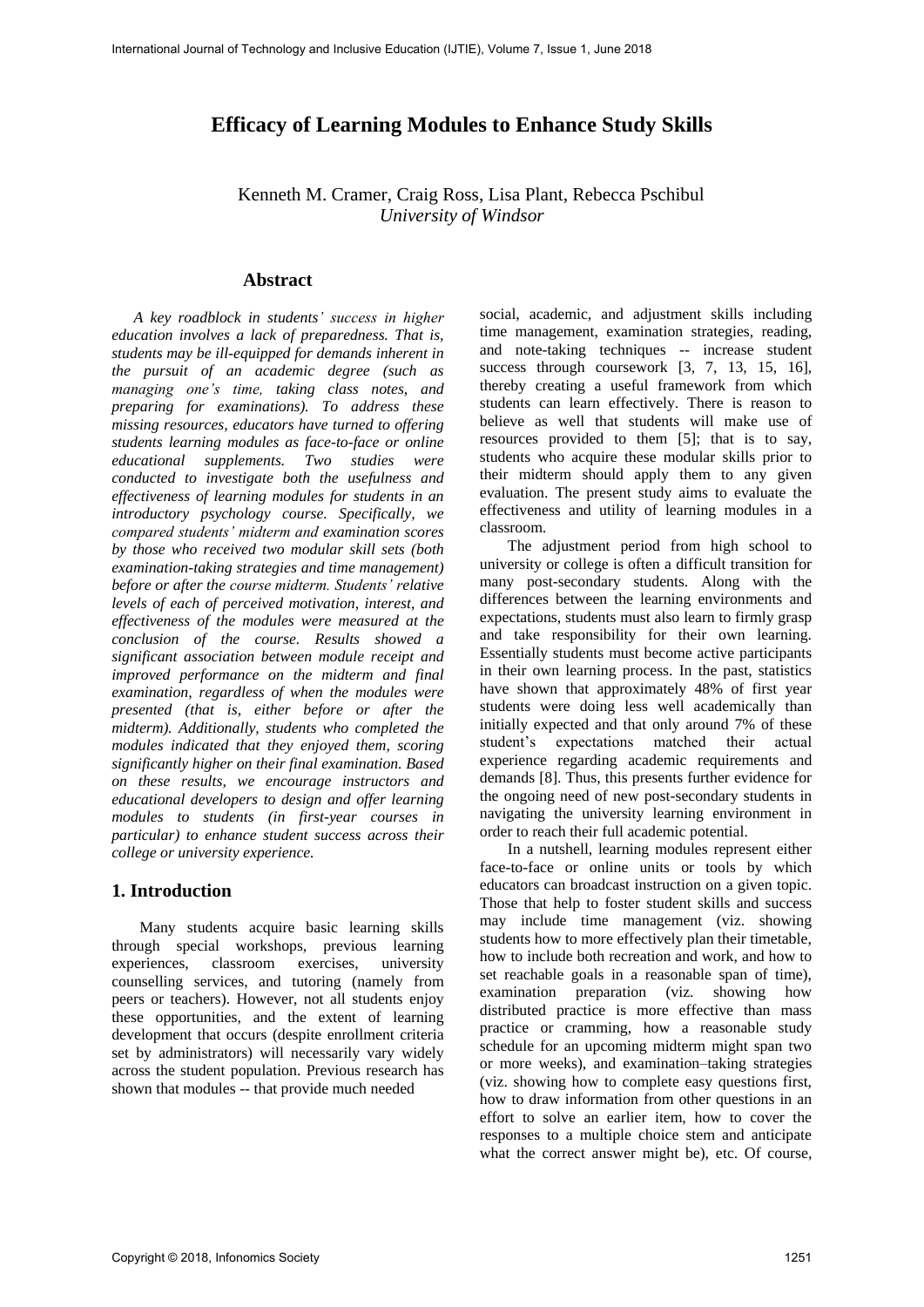learning items may target domain-specific content, so that a module might prepare students for the graduate record examination, or either law or medical school entrance tests; or proficiency and professional standards tests that might be required in practical fields such as nursing or pharmacy. In short, a learning module represents an especially flexible tool by which instructors may deliver much needed content, or even missed learning from prior years in the education system.

Instilling and developing learning skills in university students is a goal shared by many university professors in higher education who seek to prepare their students for postgraduate, real-world situations. The unfortunate reality is that, despite the necessity of these learning skills, many incoming university students lack the ability to learn effectively. Additionally, many professors have perhaps not been educated in the specific manner in which they can foster the development of such learning skills, and thus lack a clear framework or model for how to cultivate these skills in students (e.g., critical thinking skills) [1]. Professors often also do not have the allocated time to spend with first-year students to ensure that each has the necessary skills to learn successfully. It has further been recommended that faculty members and counsellors should emphasize student participation in furthering their learning skills to improve student academic success, and moreover to buffer the effect of academic stress on students [14].

Researchers have conducted studies investigating the beneficial effects of offering programs, workshops, and classroom lectures on varying learning skills to students in order to determine the usefulness of such assistance in enhancing academic performance. For example, these studies have looked at time management practices [19], critical thinking skills and strategies for learning success in relation to their effects on anxiety [1], stress life satisfaction, motivation, academic performance, and overall coping strategies [9]. These studies took place in multiple settings such as virtual classrooms and learning course-specific modules online lecture classrooms and working at home and examined varying student populations such as high school [6], college [2, 11, 12], undergraduate university (17) and both part-time and full-time students [13], as well as working professionals [11].

The benefits that accompany the acquisition of time management skills, examination-taking, and textbook-reading strategies will necessarily impact higher education in several ways. Recently, growing emphasis has been placed in the modern education system on time management issues faced by students and thus studies on student attitudes and behaviours related to time and its management are being conducted [19]. For instance, numerous studies have demonstrated that time management skills are

directly related to successful academic performance [2, 12, 19, 20]; moreover, effective time management strategies increase academic performance [4]. Students who do not have such skills are often found to (a) manage their time poorly, (b) have difficulty with allocating time properly for homework, (c) cram for examinations, and (d) fail to meet important deadlines. All of these detriments influence and even augment academic stress, but further impede academic performance [10]. It is also widely understood that, given the continuously changing educational environment, time management is becoming increasingly important. Education offered through e-learning and virtual teaching are gaining popularity; and for such programs where face-to-face time with instructors is compromised or limited, time management becomes crucial for students who are responsible for scheduling their own time for learning [13]. Thus, this example demonstrates one of the many ways students can benefit from learning how to learn, study, plan, and use time more effectively. Researchers [2] examined the effects of time-management practices on college grades, and determined that effective time-management practices were significant predictors of grade point average and ultimately that these practices are positive influences of college achievement. One study [20] further looked at time management skills but more specifically at its effects on self-efficacy and academic performance. They found that training of time management skills was influential in increasing academic performance and self-efficacy. Other researchers [12] also conducted a study with students assessing their time management behaviours (with the use of a questionnaire), attitudes, stress, and selfperceptions of performance and grade point average. They found that students who perceived control of their time also reported significantly greater evaluations of their performance and work as well as greater life satisfaction and fewer somatic tensions among other variables. For a further review of studies investigating students' time-management skills [19]. Overall, what these studies collectively indicate is that skills such as time-management, do increase academic performance and therefore ought to be taught to students in an effective manner in order to ensure further academic success in the context of higher learning.

Previous research has suggested that more objective measures of performance, such as grades and test scores, should be used in future research instead of self-reported performance [12], and thus the current research acquired such information of students to determine performance improvement. The present study compared the midterm and final examination performance of students who received two modular skill sets (text reading and examination strategies) either before or after the midterm evaluation. Relative motivation, interest, and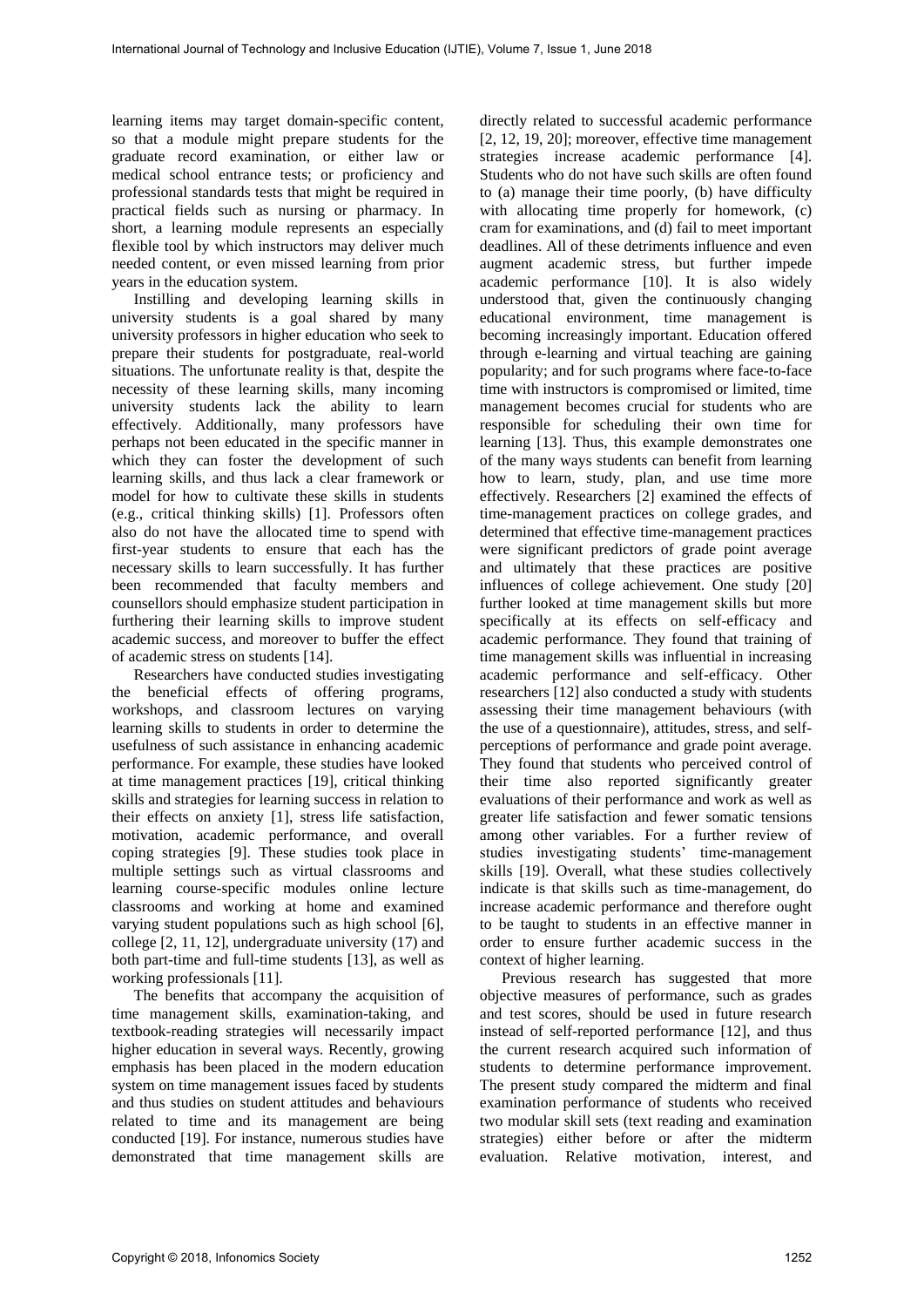perceived effectiveness were also assessed. As an important benchmark, student test performance was also compared to those students who did not complete either of the two modules. Secondarily, we also wished to determine more definitively when the two learning modules would be optimally delivered for maximal effectiveness – either before or after a midterm test. On the one hand, there is reason to believe that students will make use of resources provided to them [18]. As such, students who acquire these modular skills prior to the midterm will be able to apply them to the present evaluation, though we anticipate that they may not be especially motivated to learn the skills. Conversely, students who already have an evaluation of their performance in the course should be more motivated to learn the materials presented in the modules and should subsequently perform better on future evaluations (i.e., the final examination). Ultimately, it is expected that the students who engage in these learning modules will see their subsequent performance positively improved over time. The activities included in the learning models allow an opportunity for students to practice and receive some feedback on the use of the learning strategies and to transfer material to actual learning environments. The essential goal of the learning modules is to provide students with procedures to follow and resources to use to either help avoid or cope with academic difficulties and the stresses inherent with university life.

The learning modules provided information on learning strategies to better prepare students to meet the academic challenges of post-secondary studies. The objectives of these models were to increase the students' knowledge and understanding of learning and study skills as well as to increase their ability to use the learning strategies through practice. Familiarizing and training students to implement time management and examination strategies can be further reinforced when the teaching of skills is part of the meta-curriculum in content-area courses as is the case with these models being presented in the introductory psychology courses.

# **2. Study-1: Method**

## **2.1. Participants**

The flagship first-year Introductory Psychology class at a mid-sized Canadian university served as an in-situ data collection opportunity. The course is offered in two large daytime sections taught by the same instructor ( $n = 825$ ), plus two evening sections taught by separate instructors ( $n = 278$ ; none of these students received learning modules). Students in the two large daytime sections were divided (by selfselection) into those who completed the assigned learning modules  $(n = 398, 132$  male and 265

female, with 1 unspecified) and those who did not  $(n = 427)$ .

Since participant age (and maturity) may have played a role in the success of learning modules, we evaluated group differences in age by sex and course section. The overall age across all participants was 20.64 years  $(SD = 6.26)$ , and this varied nonsignificantly by sex (averages of 20.77 and 20.59 for male and female respondents, respectively;  $p >$ .05).

Two modules (viz. time management and examination strategies) were presented in 25-minute face-to-face instructional sessions (more specifically, during their prescribed laboratory times) to students either before  $(n = 220)$  or after  $(n = 178)$  the course midterm, which was conducted approximately six weeks after the start of the semester. By receiving the modules after the midterm (compared to those before the midterm), we could assess the impact of the modules on students' final examination performance for those (a) with less time to utilize the tools, and alternatively (b) with more of a barometer on their current level of performance in the course (i.e., those receiving the modules after the midterm should be more motivated to absorb the utility of the tools given – in some cases – rather lackluster midterm performance). Using a chi squared statistic, we evaluated whether the count of male and female respondents (who completed the modules) were evenly distributed between receipt either before or after the midterm. There were 73 and 59 males who received the modules before or after the midterm, respectively; and 146 and 119 females who received the modules before or after the midterm, respectively. Results found no significant deviation in the distribution of male and females by time of module delivery;  $\chi^2$  (1, *N* = 397) < 1, *p* > .05.

The module on time management aimed to improve student's ability to juggle many responsibilities such as academic assignments, a part time job, and family obligations while still maintaining a social life involving getting out into the community and pursuing various hobbies and interests. Thus, this module presented a discussion regarding procrastination and study problems related to time management and helped students to identify individual time management problems and implement strategies to solve them. Materials for this module were presented to assist students in the preparation of a semester study plan and activity schedules encompassing: preparing a master list of term requirements, setting up monthly calendars, developing a weekly schedule, and keeping a daily 'to do' list. Ultimately, these in-class lab tutorials emphasized that successful time management must be flexible and requires personal discipline.

The module on examination strategies aimed to teach students a new set of techniques to deal with testing in the college and/or university sector. The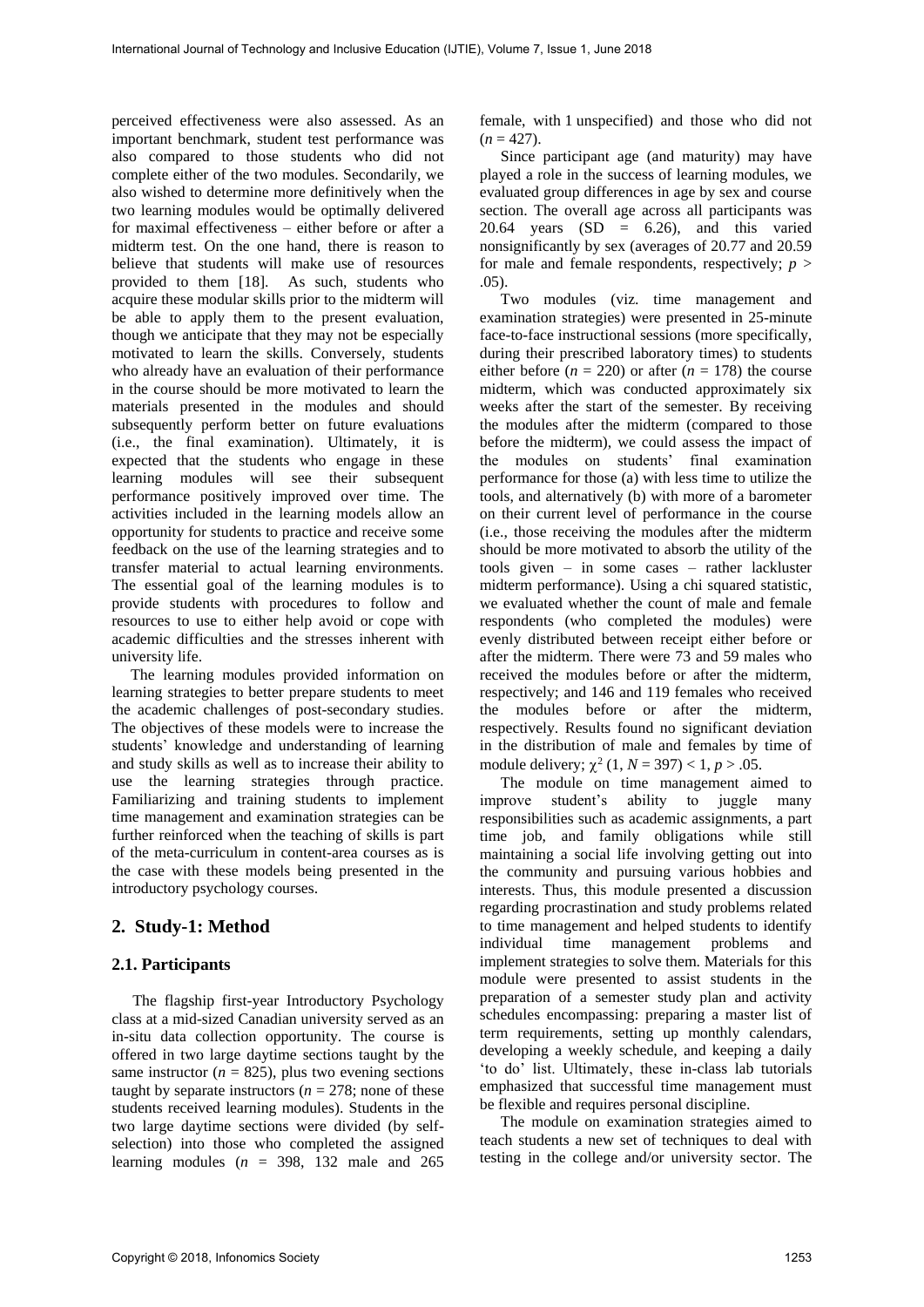module provided students with information on how to write an objective examination and more specifically how to write a multiple-choice examination. The module also included a discussion regarding test anxiety and how to respond to shortanswer questions. The main objective of the module was for students to be able to effectively practice and apply general test-taking tips (e.g., trying an initial 'data dump,' reading directions and questions carefully, using time wisely, doing the easiest questions first, attempting every question and doing what you can, and actively reasoning through questions) and the nine principles of multiple-choice test-taking: (a) choosing the answer which the test marker intended, (b) anticipating the answer and then looking for it, (c) considering all the alternatives, (d) relating the options to the questions, (e) balancing options against each other, (f) using logical reasoning, (g) looking for special cue words, (h) knowing that the specific, detailed answers tend to be correct, and (i) using information obtained from other questions and options. Ultimately, this module aimed to reinforce to students that examinationtaking, like any other skill, must be practiced to be mastered.

At the completion of the two modular units, students then indicated their age and sex, and the extent to which they believed they were (a) interested in, (b) motivated by, and (c) focused on the two modules presented (as each was measured on a 5-point Likert scale, where  $1 = 'strongly disagree'$ and  $5 = 'strongly agree')$  (See Appendix for precise wording of the survey questions). Using this same scale, students also rated the extent to which they believed the two modules had the potential to be effective in their learning, and that they were presented in a way that could be readily incorporated into their own future studies. Finally, students were asked whether they believed the two modules were presented at an appropriate time in the scope of the course, or whether the two modules should have been presented either earlier or later than the midterm. Student midterm and final examination scores were merged with these survey data to compare module perceptions to student test performance. Upon completion of all materials, students were fully debriefed as to the nature and purpose of the study, including the experimental hypotheses. Following completion of data collection, students were alerted to the final results once available.

### **3. Study-1: Results**

The significance level benchmark was set at alpha  $= .05$  for all statistical analyses. However, we wish to caution the reader that given such a high sample size, significant effects may still be trivial in magnitude. Means and standard deviations can be

found in Table 1. Upon analysis of the data, results showed no significant differences (in either midterm or examination performance, as well as survey responses) between students who completed the modules either before or after the midterm ( $ps > .05$ ). However, several key differences were significant when comparing students who completed the modules to those students who did not. Compared to students who did not complete the two modules, students given the two modular units performed significantly better on the course midterm,  $t(806) =$ 4.39, *p* < .001; and examination, *t* (806) = 3.88,  $p < .001$ . Furthermore, when compared to students who received instruction in the evening sections of the same course (who did not receive the two modular units), students who completed the two modules performed significantly better on the course midterm,  $t(657) = 2.92$ ,  $p = .004$ ; but not the final examination ( $p > .05$ ).

Using data from only those students who completed the two modules, an analysis of student assessment of modules to assist learning showed no significant differences ( $p_s$   $>$  .05) in their perceptions of their relative (a) interest in (overall  $M = 3.49$ , *SD* = .94), (b) motivation by (*M* = 3.31, *SD* = .93), (c) focus on  $(M = 3.40, SD = .91)$ , (b) effectiveness  $(M = 3.75, SD = .72)$ , and (e) likelihood to use what was learned from the two modules in their future studies ( $M = 3.79$ ,  $SD = .95$ ). Using this same scale, students also rated the extent to which they believed the two modules had the potential to be effective in their learning, and that they were presented in a way that could be readily incorporated into their own future studies. Finally, whereas students who completed the two modules *before* the midterm were evenly split on believing the timing of modular presentation was appropriate (49.8%) vs. wishing it to have been presented earlier in the course (50.2%), a majority of students completing the modules *after*  the midterm (74.6%) wished that the two modules had been presented earlier in the course,  $\chi^2(1)$ , *N* = 398) = 23.97, *p* < .001.

Table 1. Midterm and final examination means and standard deviations by group

|                                                                        |    | Midterm Exam            |                                                     |  |  |  |
|------------------------------------------------------------------------|----|-------------------------|-----------------------------------------------------|--|--|--|
|                                                                        | N. | Mean $(sd)$ Mean $(sd)$ |                                                     |  |  |  |
| Daytime Lectures                                                       |    |                         |                                                     |  |  |  |
| Before Midterm 211 $63\%$ <sup>a</sup> (.11) $63\%$ <sup>a</sup> (.14) |    |                         |                                                     |  |  |  |
| After Midterm 170 62% a (.11) 61% a (.13)                              |    |                         |                                                     |  |  |  |
| No Modules                                                             |    |                         | 427 59% $\frac{1}{6}$ (.13) 58% $\frac{1}{6}$ (.15) |  |  |  |
|                                                                        |    |                         |                                                     |  |  |  |
| Afternoon/Evening Lectures                                             |    |                         |                                                     |  |  |  |
| No Modules 278 60% $(0.13)$ 60% $(0.16)$                               |    |                         |                                                     |  |  |  |
|                                                                        |    |                         |                                                     |  |  |  |

*Note*. Means with identical superscripts are not significantly different  $(p > .05)$ .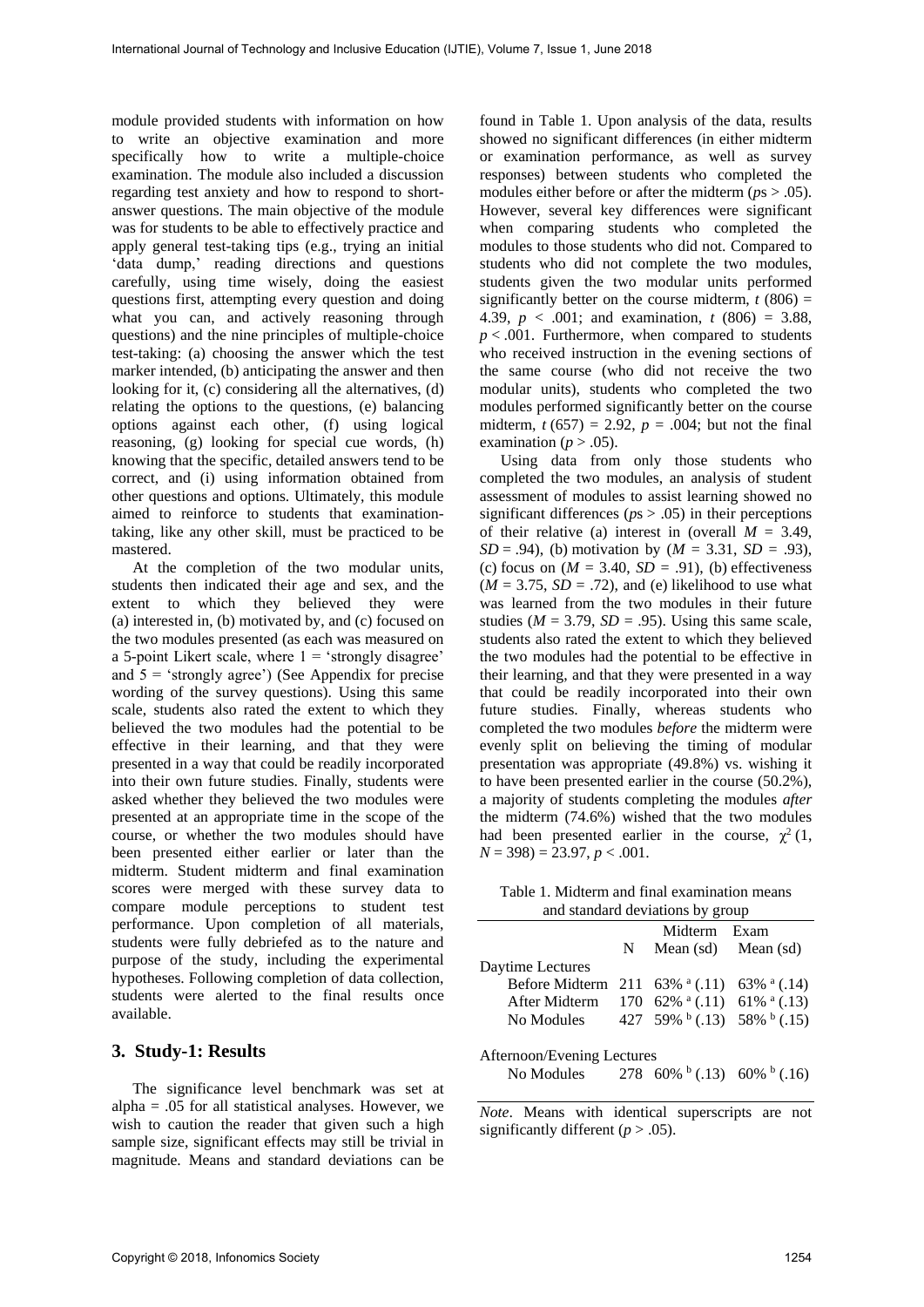## **4. Study-1: Discussion**

Overall, results showed that students who completed the two modules scored significantly higher on both their final examination and midterm scores than participants who did not complete the modules. Furthermore, the moment in the course when the two modules were presented (either before or after the course midterm) was not significantly related to student performance on either the course midterm or final examination scores. When students were asked if the two modules were presented at the appropriate time in the course, or they should have been presented earlier, students given the two modules before the course midterm were evenly divided (approximately 50-50). However, 3 of every 4 students who received the two modules after the course midterm believed the modules should have been presented earlier (even though time of module presentation made no significant difference in student performance).

Further consideration of these results raises additional questions. To begin, we failed to address the issue of assessing which students may have received learning modules or specialty training skills prior to our study, whether recently or in the distant past. This certainly can be assessed and either act as a covariate, or a filter variable that may exclude data from analysis. In addition, we are puzzled by one curious effect; the course midterm scores for students who received modules either before or after the midterm were significantly higher than scores for students who did not receive the two modules; however, some students did not receive their modules until after the midterm was administered, rendering them akin to those who had not received the two modules at any time in the semester. Whereas the final examination score is truly the main dependent variable of interest, it remains an odd effect, and warrants a replication.

## **5. Study-2: Method**

#### **5.1 Participants**

With data collected in a new semester, the Introductory psychology course at the same midsized Canadian university consists of two large sections taught by the same instructor, and three afternoon/evening sections taught separately. Students in the two large sections were divided (by self-selection) into those who completed the modules  $(n = 352)$ , either early  $(n = 209)$  or late  $(n = 143)$  in the term; and those who did not  $(n = 415)$ . We again assessed whether age was at all different across the different sections of the course, and in this study found a significant effect,  $F(3, 482) = 4.75$ ,  $p =$ .003; follow-up Student-Neuman-Keuls multiple

comparison procedures showed that students from one evening section were approximately 2-3 years older  $(M = 22.66)$  compared to the other three sections (wherein means ranged from 19.68 to 20.65 years). Average age across all groups was 20.41 years  $(SD = 5.12)$ .

Two modules (viz. time management and examination taking strategies) were presented as a 25-minute face-to-face instructional unit, conducted six or nine weeks into the course. For comparison, 155 students from the afternoon class received the modules early, 86 students from one of the evening sections received them later; and 88 students from the other evening class did not receive any learning modules.

We also examined whether the distribution of males and females across the different conditions was consistent (see Table 2 for the distribution). The chi squared analysis was nonsignificant,  $\chi^2$  (3,  $N = 487$ ) = 6.25,  $p = .10$ . Whereas the male/female ratio in each section was approximately 65% female, there were slightly (though not significantly) by absolute count more females in the afternoon (nursing) section. Although we note there were a large number of missing entries for sex in both the afternoon and evening sections, these did not constitute critical omissions according to the hypotheses, and we proceeded with the analyses.

Table 2. Distribution of males and females who completed modules by course section

|                                                  | Males | Females | Missing |
|--------------------------------------------------|-------|---------|---------|
| Daytime Lectures                                 |       |         |         |
| <b>Before Midterm</b>                            | 79    | 149     | 0       |
| After Midterm                                    | 52    | 96      |         |
| Afternoon Lectures<br>After Midterm              | 11    | 47      | 97      |
| <b>Evening Lectures</b><br><b>Before Midterm</b> | 20    | 33      | 33      |

At completion of the modules, students indicated their relative level of interest, motivation, and focus during the presentation, as well as the likelihood to use modules (as measured on a 5-point Likert scale:  $1 =$  strongly disagree  $5 =$  strongly agree). They also indicated the extent to which they believed the modules had the potential to be effective and were presented in a way that could be readily incorporated into their own studies. Finally, students were asked whether they believed the modules were presented at an appropriate time in the course or whether they should have been presented earlier or later. Student final examination scores were merged with these survey data to compare module perceptions to student test performance.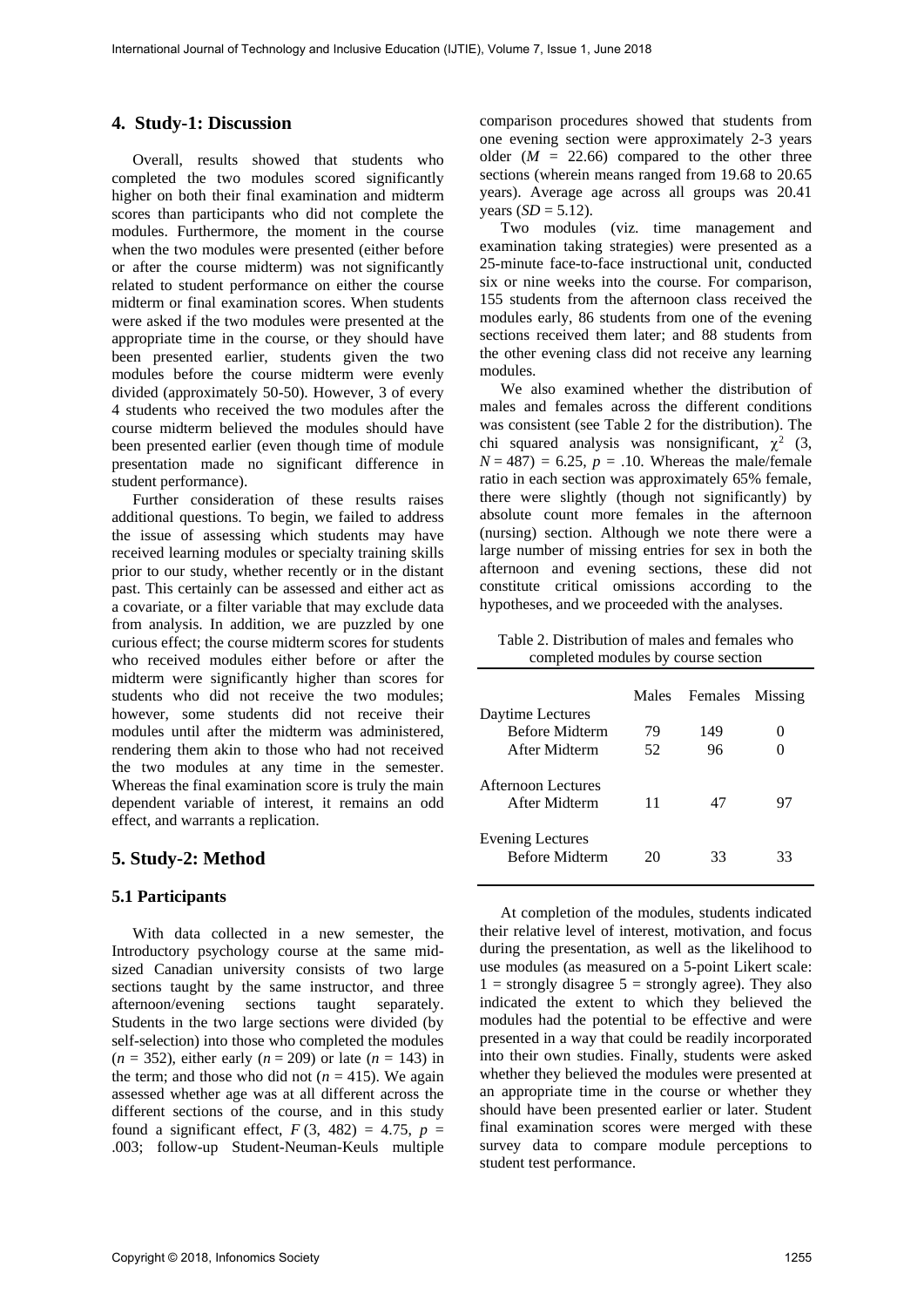### **6. Study-2: Results**

There were no significant differences (in examination performance and survey perceptions) between students who completed the modules either before or after the midterm (that is, early or late in the semester;  $ps > .05$ ). However, some differences were significant when comparing students who completed the modules to those who did not (see Table 3). Compared to students who did not complete the modules, students who completed them performed significantly better on the examination,  $t(1083) = 2.95$ ,  $p = .003$ . Whereas there were no significant differences between students' examination scores in the two pre-midterm module sections ( $p > .05$ ), examination scores were higher for post-midterm module students in the daytime (compared to the evening) section;  $t(291) = 2.28$ ,  $p = .023$ .

Most students who completed the modules *before*  the midterm believed it was an appropriate time of the year (61%); 39% wished it was earlier. However, a greater percentage (75%) of students who received modules *after* the midterm wished they had received the presentation earlier,  $\chi^2$  (1,  $N = 483$ ) = 61.35,  $p < .001$ . In addition, there were several significant differences in the survey based on when students received the two modules in the course of their semester.

Table 3. Midterm and final examination means and standard deviations by group

|                            | N   | Midterm<br>Mean (sd) | Exam<br>Mean (sd) |  |  |  |
|----------------------------|-----|----------------------|-------------------|--|--|--|
| Daytime Lectures           |     |                      |                   |  |  |  |
| Modules Before             | 209 | 60% (.12)            | 59% (.13)         |  |  |  |
| Modules After              | 143 | 60% (.12)            | 60% (.13)         |  |  |  |
| No Modules                 | 415 | 56% (.12)            | 56% (.14)         |  |  |  |
| Afternoon/Evening Lectures |     |                      |                   |  |  |  |
| Modules (Before) 150       |     | 59% (.11)            | 57% (.12)         |  |  |  |
| Modules (After)            | 81  | 61\% (.11)           | 57% (.12)         |  |  |  |
| No Modules                 | 88  | 61\% (.12)           | 58% (.12)         |  |  |  |

With respect to perceived interest in the modules delivered, students receiving the two modules before the course midterm were significantly less interested in the modules  $(n = 280, M = 3.47, SD = 1.02)$ compared to students receiving the two modules after the course midterm ( $n = 204$ ,  $M = 3.74$ ,  $SD = .82$ );  $t(477) = 3.21$ ,  $p < .001$ . Moreover, with respect to perceived interest in the modules delivered, students receiving the two modules before the course midterm were significantly less motivated by the two modules  $(n = 280, M = 3.44, SD = .93)$  compared to students receiving the two modules after the course midterm

 $(n = 205, M = 3.65, SD = .84); t (481) = 2.56,$  $p = .010$ . Finally, with respect to their level of focus on the modules delivered, students receiving the two modules before the course midterm were significantly less focused on the modules ( $n = 278$ ,  $M = 3.50$ ,  $SD = .93$ ) compared to students receiving the two modules after the course midterm ( $n = 206$ ,  $M = 3.66$ ,  $SD = .81$ ;  $t(477) = 2.00$ ,  $p = .046$ .

## **7. Study-2: Discussion**

Overall, the results of the second study mirror those of the first – participants who completed the two learning modules performed significantly better on the final examination than participants who did not complete the modules. The exact point in the course when the modules were presented (before/after the midterm) did not significantly affect student performance for their final examination. When asked if the two modules were presented at the appropriate time (or should have been presented earlier), almost three of five students believed the timing was suitable, whereas seventy-five percent of students given the two modules *after* the course midterm believed it should have been presented earlier (even though time of module presentation made no difference in students' final examination results). However, the time of modular presentation did affect students' perceptions of the value of the exercises, since each of the variables assessing perceived interest, motivation, and focus were significantly lower among those students who completed the two modules before the course midterm was administered; this suggests that students who performed poorly on the course midterm could well have taken the two modular units more seriously in an effort to finish the semester with a better overall score in the course.

## **8. General Discussion**

Students who attend classes at various institutions of higher learning bring to bare a variety of educational foundations and skills; the nature of learning modules (examined presently) would ensure students receive a rich educational skill set by which to enhance effective learning in today's context of higher learning. It should be taken into consideration that the correlational nature of these studies precludes making any causal statements. There is a possibility that our results could have been influenced by several other factors such as personality differences, varying personal stress loads, motivational differences, and other forms of tutoring or mentoring. For example, there is some potential for the observed differences in test performance to be attributable to student motivation, which may be improved through appropriate training in general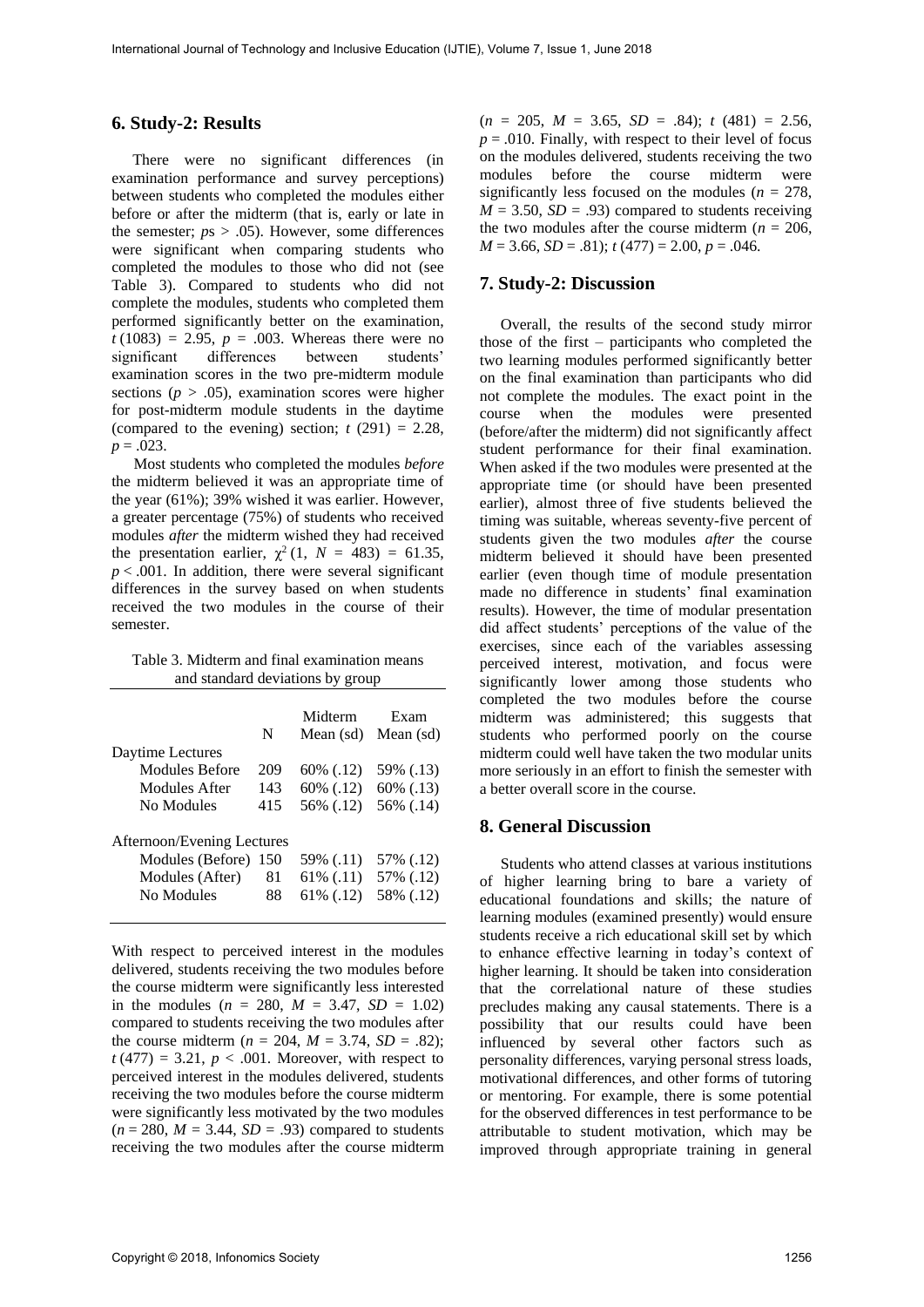learning skills. That being said, given the introduction of critical control groups in this study, a similar range of these individual differences was likely present in both groups and thus we believe that the possibility is minimized.

Previous research has suggested that even brief training in time management, for example, can have beneficial effects [21]. Expanding this idea of training to delivering learning modules to first year students, for short-term effort the long-term gain appears evident. The skills acquired from these learning modules are those that ought to be offered prior to commencing post-graduate studies. The current study was undertaken to target the first-year student experience, and to offer and improve the necessary skills to ensure their success. Many instructors who greet the incoming students lament that many students lack the foundations of time management skills, and even fail to appreciate how to effectively take notes in class, study for tests, and how to take tests. These problems have been addressed for the first-year students in the Introductory Psychology class (as in the present study), offering learning modules for these vital skills within the laboratory sessions. Our results show that no matter when in the semester students receive the learning modules, their final examination performance was enhanced after receiving them. Given that past research has found that effective time management can lead to lower academic stress for example [14] further work and research should continue building more structurally sound foundations of student learning.

Based on previous research and based too on our own preliminary studies, the next question is to determine whether more students, across campus, could benefit from learning modules delivered in a convenient and widely accessible online format. We propose to develop a program that will adapt the previously in-lab learning modules into online learning modules format (e.g., time management, note taking, study, memorization, textbook reading and test taking skills). Further development of the presentation of such learning modules by including modular testing of knowledge retained and occasional maintenance sessions of learning module content would prove useful. This program would offer many future opportunities to educational institutions across the country by transforming students' learning experiences as they commence post-secondary studies.

It may be worthwhile to consider the typical means by which students today might acquire these valuable learning tools, if not through their own secondary school experience. It is not uncommon arguably that students – who seek much needed information concerning personal or academic matters – may withhold their questions for fear of social reproach at the admission they require help. Specifically, to what extent would students be willing to cancel or refuse a social event due to their scheduled attendance at a workshop on examination strategies? At present, we cannot know. However, the better question centres around the more likely means by which students might acquire this information in a format less open to scrutiny and stigmatization. Students today would be more apt to select an anonymous online format; educational developers and researchers alike would do well to explore the development of online (anonymous) learning modules and seek further evidence that students who have completed the modules take away a keen advantage over students who have not.

Research and applied work have both shown that regardless of the types of delivery format, applicability of learning content appears to be an imperative issue to enhance student's learning experience in the context of higher education (15). The skills presented in our learning modules are not only applicable in nature but they are offered in an applicable way being offered during a course semester where such skills are evidently necessary. The goal for this area of research on teaching and learning should be to continue building more structurally sound foundations of student learning by offering basic learning skills (e.g., time management, examination taking strategies, reading, note taking, and study skills) at the onset of post-secondary studies in order to give students valuable tools in which to use to forge their future.

# **9. Acknowledgements**

We would like to recognize the invaluable efforts of Meghan Rolfe in completing this work.

# **10. References**

[1] C. J. Brahler, I. J. Quitadamo, and E. C. Johnson, "Student critical thinking is enhanced by developing exercise prescriptions using online learning modules.' *Advances in Physiology Education, 26*, 2002, pp. 210-221.

[2] B. K. Britton, and A. Tesser, "Effects of timemanagement practices on college grades." *Journal of Educational Psychology, 83,* 1991, pp. 405-410.

[3] P. C. Brown, H. L., Roediger III, and M. A. McDaniel "*Make it stick: The science of successful learning."*  Boston, MA: Belknap Harvard, 2013.

[4] R. L. Campbell, and L. W. Svenson, "Perceived level of stress among university undergraduate students in Edmonton, Canada." *Perceptual and Motor Skills, 75,*  1992, pp. 552-554.

[5] H. E. Douglas, M. Bore, and D. Munro, "Coping with university education: The relationships of time management behaviour and work engagement with the five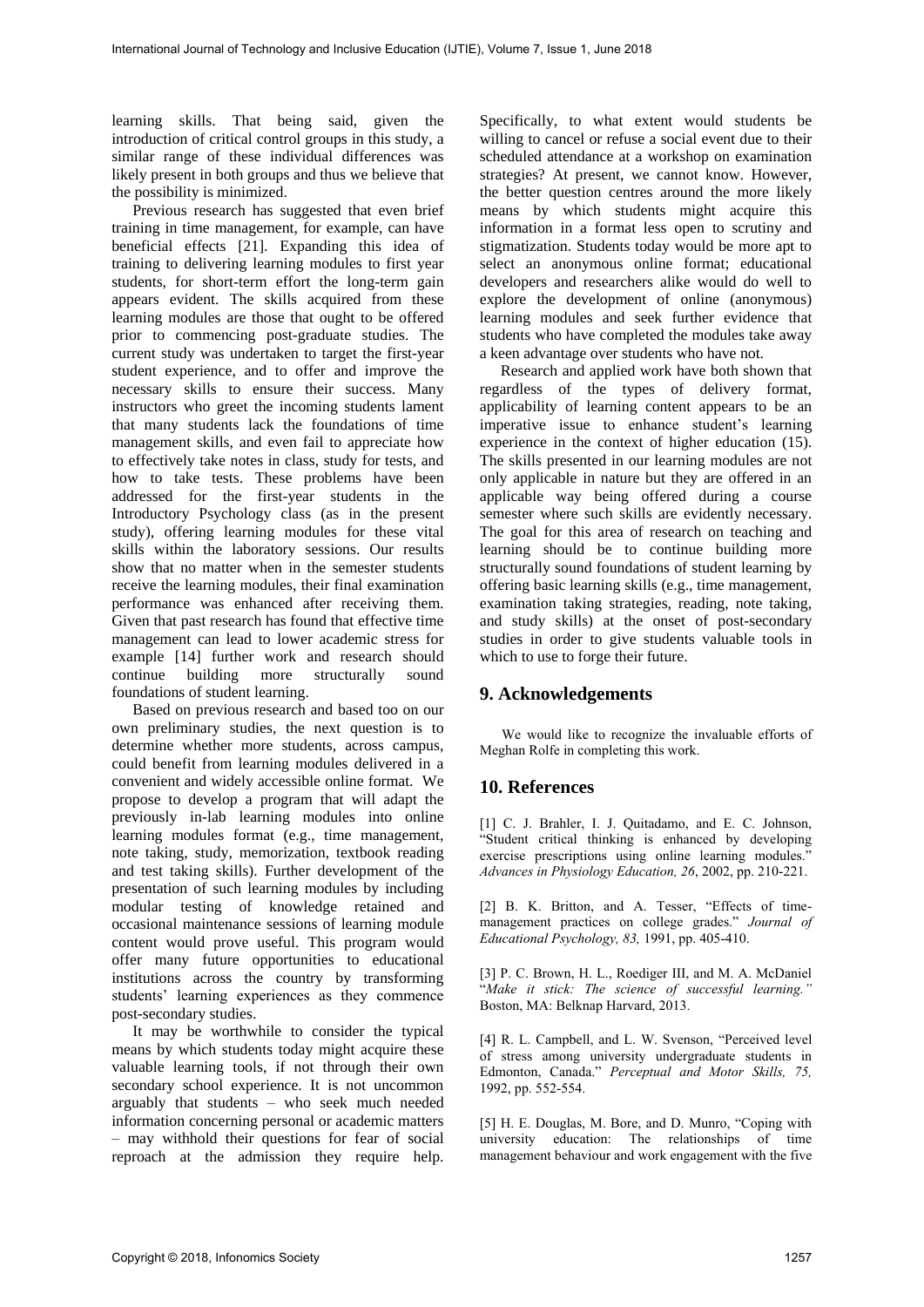factor model aspects." *Learning and Individual Differences*, *45*, 2016, pp. 268–274.

[6] R. García-Ros, F. Pérez-Gonźalez, and E. Hinojosa, "Assessing time management skills as an important aspect of student learning: The construction and evaluation of a time management scale with Spanish high school students." *School Psychology International, 25,* 2004, pp. 167-183.

[7] A. Häfner, V. Oberst, and A. Stock, "Avoiding through time management: An experimental intervention study." *Educational Studies*, *40*, 2014, pp. 352-360.

[8] E. A. Holdaway, and K. R. Kelloway, "First year at university: Perceptions and experiences of students." *Canadian Journal of Higher Education, 17,* 1987, pp. 47- 63.

[9] M. Lincoln, B. Adamson, and T. Covic, "Perceptions of stress, time management and coping strategies of speech pathology students on clinical placement." *Advances in Speech-Language Pathology, 6,* 2004, pp. 91-99.

[10] D. G., Longman, and R. H. Atkinson, "*College Learning and Study Skills*. St. Paul, MN: West, 1988.

[11] T. H. Macan, "Time management: Test of a process model." *Journal of Applied Psychology, 79,* 1994, pp. 381- 391.

[12] T. H. Macan, C. Shahani, R. L. Dipboye, and A. P. Phillips, "College students' time management: Correlations with academic performance and stress. " *Journal of Educational Psychology, 82,* 1990, pp. 760-768.

[13] C. MacCann, G. J. Fogarty, and R. D. Roberts, "Strategies for success in education: Time management is more important for part-time than full-time community college students." *Learning and Individual Differences, 22,*  2012, pp. 618-623.

[14] R. Misra and M. McKean, "College students' academic stress and its relation to their anxiety, time management, and leisure satisfaction." *American Journal of Health Studies, 16,* 2000, pp. 41-51.

[15] L. Murtagh, "Enhancing preparation for Higher Education." *Practitioner Research in Higher Education, 6*, 2012, pp. 31-39.

[16] L. B. Nilson, "*Creating self-regulated learners: Strategies to strengthen students' self-awareness and learning skills.*" Sterling, V A: Stylus Publishing, 2014.

[17] C. M. P. O'Tuathaigh, E. Duggan, A. S. Khashan, G. B. Boylan, and S. O'Flynn, "Selection of student-selected component (SSCs) modules across the undergraduate curriculum: Relationship with motivational factors." *Medical Teacher, 34,* 2012, pp. 813-820.

[18] M. Peat, C. E. Taylor, and S. Franklin, "Re-

engineering of undergraduate science curricula to emphasize development of lifelong learning skills." *Technology in Education, 42,* 2005, pp. 135-146.

[19] A. Pehlivan, "The effect of the time management skills of students taking a financial accounting course on their course grades and grade point averages." *International Journal of Business and Social Science, 4,*  2013, pp. 196-203.

[20] K. Sevari, and M. Kandy, "Time management skills impact on self-efficacy and academic performance." *Journal of American Science, 7,* 2011, pp. 720-726.

[21] A. E. Woolfolk and R. L. Woolfolk, "Time management: An experimental investigation." *Journal of School Psychology, 21,* 1986, pp. 267-275*.*